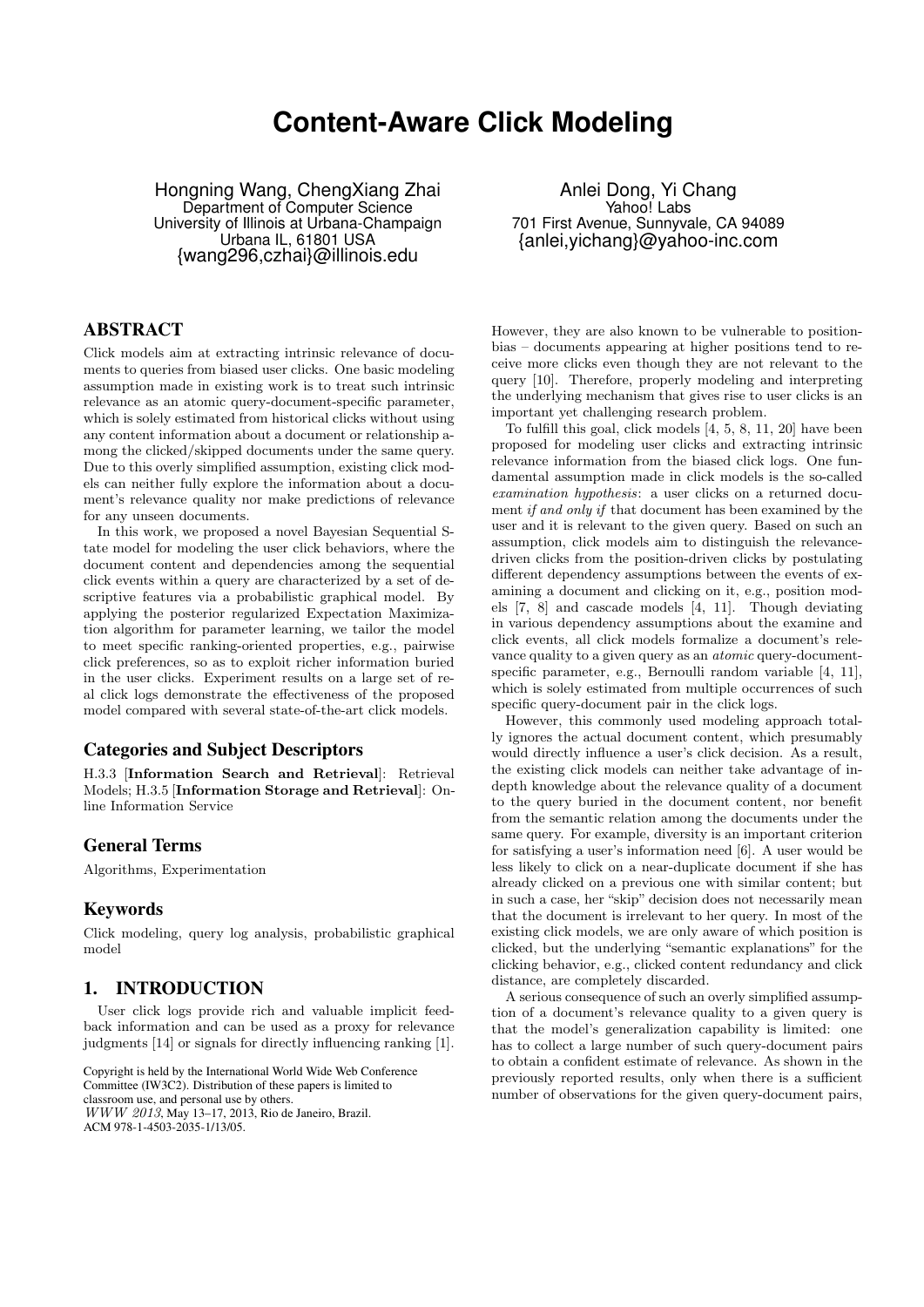could the existing click models demonstrate their advantages [4, 8, 11]. In the extreme case, when a new document comes into the search engine, there would be no way for us to accurately infer its relevance to the query immediately by a click model. The situation gets even severer in time-sensitive retrieval tasks, such as news search, where new documents keep emerging and we need timely estimation of their relevance quality to the given query before we could gather large number of user clicks.

In addition, existing click models only target at decomposing the relevance-driven clicks from the position-driven clicks, which boils down to discounting the observed clicks for each document in a *pointwise* manner. However, in a real search scenario, when a user decides to skip one document, it does not necessarily indicate the document is irrelevant to the query, since it is also possible that the previous/next clicked document is more relevant than it. Such property of user behavior has been proved by many real user studies [10, 14]. Therefore, existing click models are not optimized for distinguishing the relative order among the inferred relevance quality.

To the best of our knowledge, no existing work in click modeling attempted to address these two deficiencies, i.e., lack of exploring content information and failing to capture relative relevance preference. In this work, we propose to solve these limitations within a probabilistic generative framework, which naturally incorporates the document content and relative preferences between documents into click modeling. In detail, following the assumptions in cascade models, we propose a Bayesian Sequential State (BSS) model to formalize the generation of the observed clicks under a given query. First, to capture the rich semantic of a document's relevance quality to the query, we introduced a set of descriptive features (e.g., query matching in title and site authority) into query-document relevance modeling. Instead of hard coding the dependency among the click/examine events within a query (e.g., clicked documents must be relevant) [4, 11], we give our model the freedom to learn such relation from data based on the designed features, e.g., a click decision will be affected by the content redundancy between the current and previously clicked documents. Second, rankingoriented knowledge, e.g., pairwise click preference, is incorporated by regularizing the posterior distribution of clicks, which helps us tailor the proposed probabilistic model and avoid undesirable local maxima.

The proposed model is a general click modeling framework, which covers most of existing models as special cases. On a large set of real click logs, the proposed BSS model outperformed several state-of-the-art click models in terms of relevance estimation quality. Especially when we only have limited size of training samples for a particular querydocument pair, BSS model demonstrated its advantage by leveraging the information from ranking-oriented features for accurate relevance estimation. The introduced pairwise click preference renders BSS model better ranking capability in distinguishing the relative order of relevance among the candidate documents. Besides, BSS model provides a principled way of interpreting and modeling user's click behaviors, which is not available in existing click models.

#### 2. BACKGROUND

The main purpose for modeling the user's click behaviors in search engine logs is to fight against the notorious

position-bias and extract the document's intrinsic relevance to the query. Richardson et al. [19] attempted to combat position-bias by imposing a multiplicative factor on documents in lower positions to infer their true relevance. This idea was later formalized as the *examination hypothesis* and adopted in the position models [7]. The key assumption in position models is that the user clicks on a document *if and only if* that document has been examined by the user and it is relevant to the query. In addition, the examination event *only* depends on the position. Formally, given a document *d* displayed at position *i*, the probability of *d* being clicked (i.e.,  $C = 1$ ) is determined by the latent examination event  $(i.e., E = 1)$  as,

$$
P(C = 1|d, i) = \sum_{e \in \{0, 1\}} P(C = 1|d, i, E = e) P(E = e|d, i)
$$

$$
= P(C = 1|d, E = 1) P(E = 1|i)
$$

where  $P(C = 1 | d, E = 1)$  is specified by a document-specific parameter  $\alpha_d$  describing the document's intrinsic relevance quality to the query, and  $P(E = 1|i)$  is determined by a position-specific parameter  $\beta_i$  to capture position bias.

However, the pure position models deal with examination event in an isolated manner, i.e., the examination probability  $P(E = 1|i)$  is assumed to be independent from the click events. Cascade models are one typical extension to conquer this limitation, which further assume the user will examine the returned documents from top to bottom and make click decisions over each examined document. Once the user stops examining, all the following documents will not be examined. Therefore, a click event in a query session is modeled as,

$$
P(C_i = 1) = P(R_i = 1) \prod_{j=1}^{i-1} [1 - P(R_j = 1)]
$$

where  $R_i = 1$  is the event that document *d* at position *i* is relevant to the given query.

One drawback of the original cascade model is that it can only deal with queries containing one click, later work generalizes it to queries with multiple clicks. Chapelle et al., [4] solved this limitation by distinguishing the perceived and intrinsic relevance of a document: they assumed the perceived relevance controls the click event and the intrinsic relevance determines the user's satisfaction with the current document and her further examination of the following documents.

Our proposed BSS model falls into the category of cascade models: we assume the users would sequentially examine the returned documents from top to bottom for the given query, and a clicked document must be examined beforehand. In addition, by incorporating a set of ranking features, we model a document's relevance quality to a given query in a more general way: we assume the relevance quality of a document to the given query is not only an intrinsic property of the document itself, but also influenced by the displayed document content (e.g., title and abstract). The dependency relation between the examine and click events are flexibly learned from data, e.g., an examined and relevant document may still be skipped. In addition, the proposed method also explores the relationship among the clicked and skipped documents under the same query, e.g., content redundancy, which is not covered by existing click models. In previous work, click decision is only determined by the document's own relevance quality; while in our proposed model,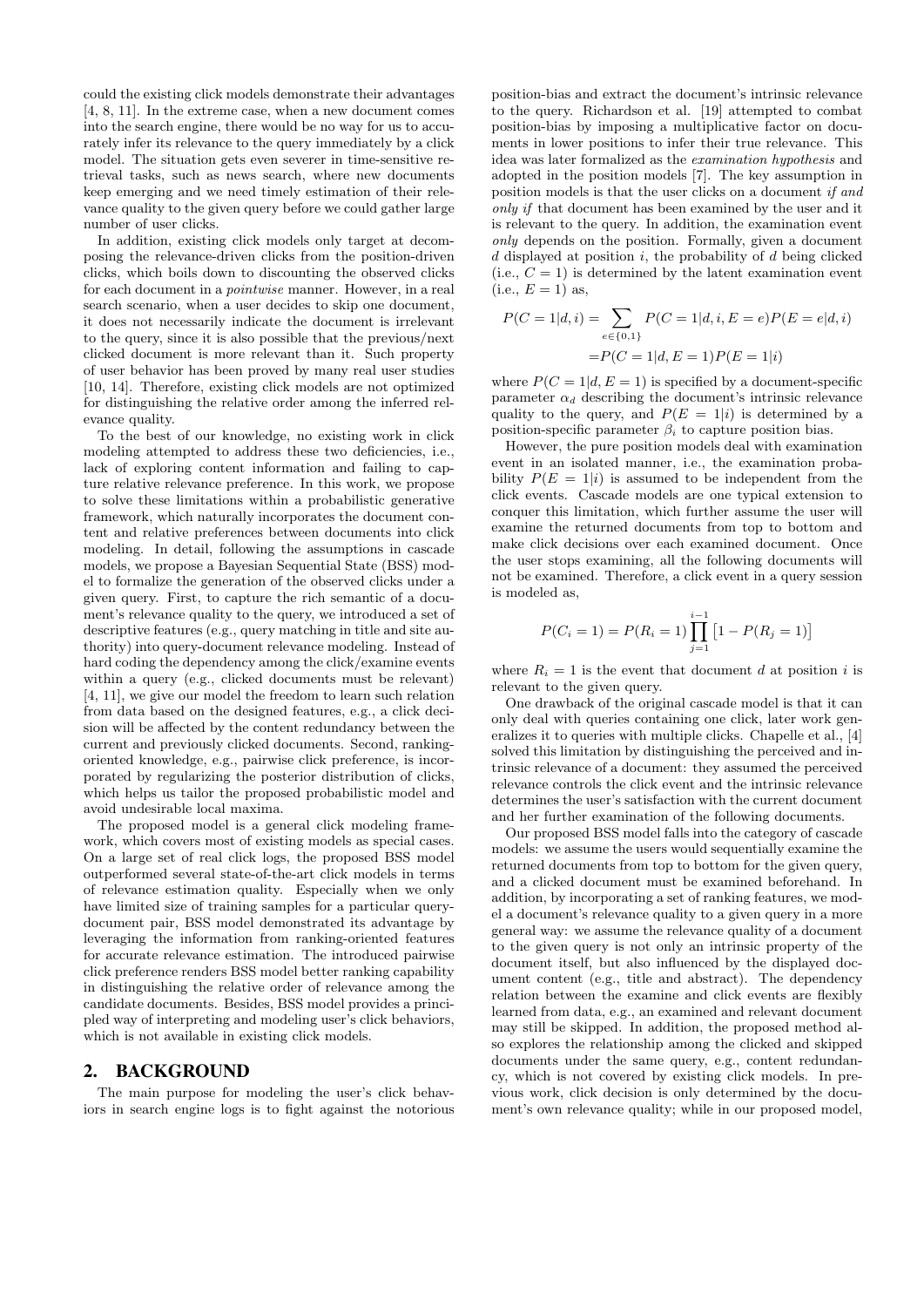ranking-oriented constraints, e.g., pairwise click preferences, are also incorporated to improve the model's capability of distinguishing the relative order of relevant documents.

# 3. BAYESIAN SEQUENTIAL STATE MOD-EL

As discussed earlier, existing click models have two limitations: 1) modeling the relevance of document to the given query as an *atomic* query-document-specific parameter; 2) failing to capture the relative order of estimated relevance between the documents. To break these two limitations and make click models applicable in more search scenarios, we propose a novel Bayesian Sequential State (BSS) model, in which the relevance quality of document to a given query is parameterized by a set of document-specific features, and the dependencies among the click and examine events within the same session are explicitly captured and exploited.

#### 3.1 Basic Generative Assumption

Following the basic modeling assumption in *cascade models*, in our proposed BSS model, we assume that when a user submits a query to the search engine and gets a list of ranked results, she would sequentially examine the returned documents from top to bottom; a document must be examined before she clicks on it; and once she decides to stop examining at current position, she would leave this query session without further interactions. In particular, we assume that when she is examining a document, she would *judge* its relevance according to the displayed document content, e.g., title and abstract, which can be characterized by a set of features, e.g., query term matching in title and abstract; in addition, the user *remembers* her previously examined documents under this query, so that when she moves onto lower positions, her previous click/skip decisions will affect her later choices, e.g., skipping the less relevant documents. In other words, the click/skip events within the same query session are assumed to be dependent with each other.

Formally, assume there are *N* queries in our collection and for each query there are *M* ordered documents. Following the notations introduced in Section 2, we use binary variables to denote the relevance status, examine and click events of a document, i.e.,  $R = \{0, 1\}$ ,  $E = \{0, 1\}$  and  $C = \{0, 1\}$ . To make the presentation concise, we will ignore the symbol *d<sup>i</sup>* representing the document displayed at position *i* under a particular query, when no ambiguity is caused. Hence, the generation process of the observed clicks in a collection of query logs defined by the proposed BSS model can be formalized as follows:

- For each query *q* in the query log:
	- For document *d* in position *i*:
		- 1. Decide whether to examine the current position based on previous examination event  $E_{i-1}$  and previous document  $d_{i-1}$ 's relevance status  $R_{i-1}$ , i.e.,  $E_i \sim P(E_i | E_{i-1}, R_{i-1}, q)$ . If  $i = 1, E_i = 1$ ;
		- 2. If  $E_i = 0$ , abandon further examination;
		- 3. Judge *di*'s relevance against query *q*, i.e., *R<sup>i</sup> ∼*  $P(R_i|d_i, q);$
		- 4. Decide whether to click *d<sup>i</sup>* based on its relevance quality, i.e.,  $C_i \sim P(C_i | E_i, R_i, q)$

As a result, the joint probability of random variables  ${E_i}$ ,  $R_i, C_i$ <sup>*M*</sup><sub>*i*=1</sub> within a search result page for query *q* can be formulated as:

$$
P(\mathbf{E}, \mathbf{R}, \mathbf{C}|q) = \prod_{i=1}^{M} P(C_i|R_i, E_i, q) P(E_i|R_{i-1}, E_{i-1}, q) P(R_i|d_i, q)
$$
\n(1)

Different from most of the existing click models, where the dependency relation is hard-coded in their conditional probabilities, e.g., an examined and relevant document must be clicked:  $E_i = 1, R_i = 1 \Leftrightarrow C_i = 1$  [4, 11], we relax such hard requirement to accommodate noise in clicks [5]. We assume that even an examined document is not relevant, the user might still click on it because of her carelessness, i.e.,  $P(C_i = 1 | E_i = 1, R_i = 0) > 0$ ; and on the other hand, even if an examined document is relevant, the user might still skip it due to the redundancy or her satisfaction of pervious clicks, i.e.,  $P(C_i = 0 | E_i = 1, R_i = 1) > 0$ . In addition, to fully explore the dependency between a click event and the document's relevance status, we assume user's further examination also depends on the current document's relevance quality, i.e.,  $P(E_i|E_{i-1}, R_{i-1}) \neq P(E_i|E_{i-1})$ .

#### 3.2 Conditional Probability Refinement

The generation process introduced in Eq (1) depicts the skeleton of dependencies among the random variables of  ${E_i, R_i, C_i}_{i=1}^M$  within the search result page for a given query. Next, we will discuss the details of how we can incorporate descriptive features to materialize those dependency relations and exploit rich information conveyed in the users' click behaviors.

To parameterize the dependency, we define the conditional probabilities in BSS model via logistic functions:

1. Relevance probability:

$$
P(R_i = 1|d_i, q) = \sigma(w^{R^{\mathsf{T}}} f_{q,d_i}^R + w_{q,d_i}^R)
$$
 (2)

2. Click probability:

$$
P(C_i = 1 | R_i, E_i, q) = \begin{cases} 0 & \text{if } E_i = 0\\ \sigma(w_{R=0}^{C} \tau_{q,d_i}^{C}) & \text{if } E_i = 1, R_i = 0\\ \sigma(w_{R=1}^{C} \tau_{q,d_i}^{C}) & \text{if } E_i = 1, R_i = 1 \end{cases}
$$
(3)

3. Examine probability:

$$
P(E_i = 1 | R_{i-1}, E_{i-1}, q) = \begin{cases} 0 & \text{if } E_{i-1} = 0\\ \sigma(w_{R=0}^{E} \mathsf{T}_{q,d_i}^{E}) & \text{if } E_{i-1} = 1, R_{i-1} = 0\\ \sigma(w_{R=1}^{E} \mathsf{T}_{q,d_i}^{E}) & \text{if } E_{i-1} = 1, R_{i-1} = 1 \end{cases}
$$
(4)

where  $\sigma(x) = \frac{1}{1+\exp(-x)}$ ,  $\{f_{q,d}^R, f_{q,d}^C, f_{q,d}^E\}$  are the features characterizing the conditional probabilities for relevance status, click and examination events of document *d<sup>i</sup>* under query *q*; and  $\Theta = \{w^R, w^C_{R=0}, w^C_{R=1}, w^E_{R=0}, w^E_{R=0}\}\)$  are the corresponding importance weights for the features.

In particular, to distinguish the intrinsic relevance and perceived relevance, we assume a document's latent relevance status to a given query is determined by the mixture of these two types of relevance, i.e.,  $P(R_i = 1|q)$  $\sigma(w^{R^{\mathsf{T}}} f_{q,d}^{R} + w_{q,d}^{R})$  as defined in Eq (2). In particular,  $w_{q,d}^{R}$  is a scaler factor reflecting the intrinsic relevance quality of a document to the given query, which is assumed to be drawn from a zero mean Normal distribution. And  $w^{R^T} f_{q,d}^R$  is an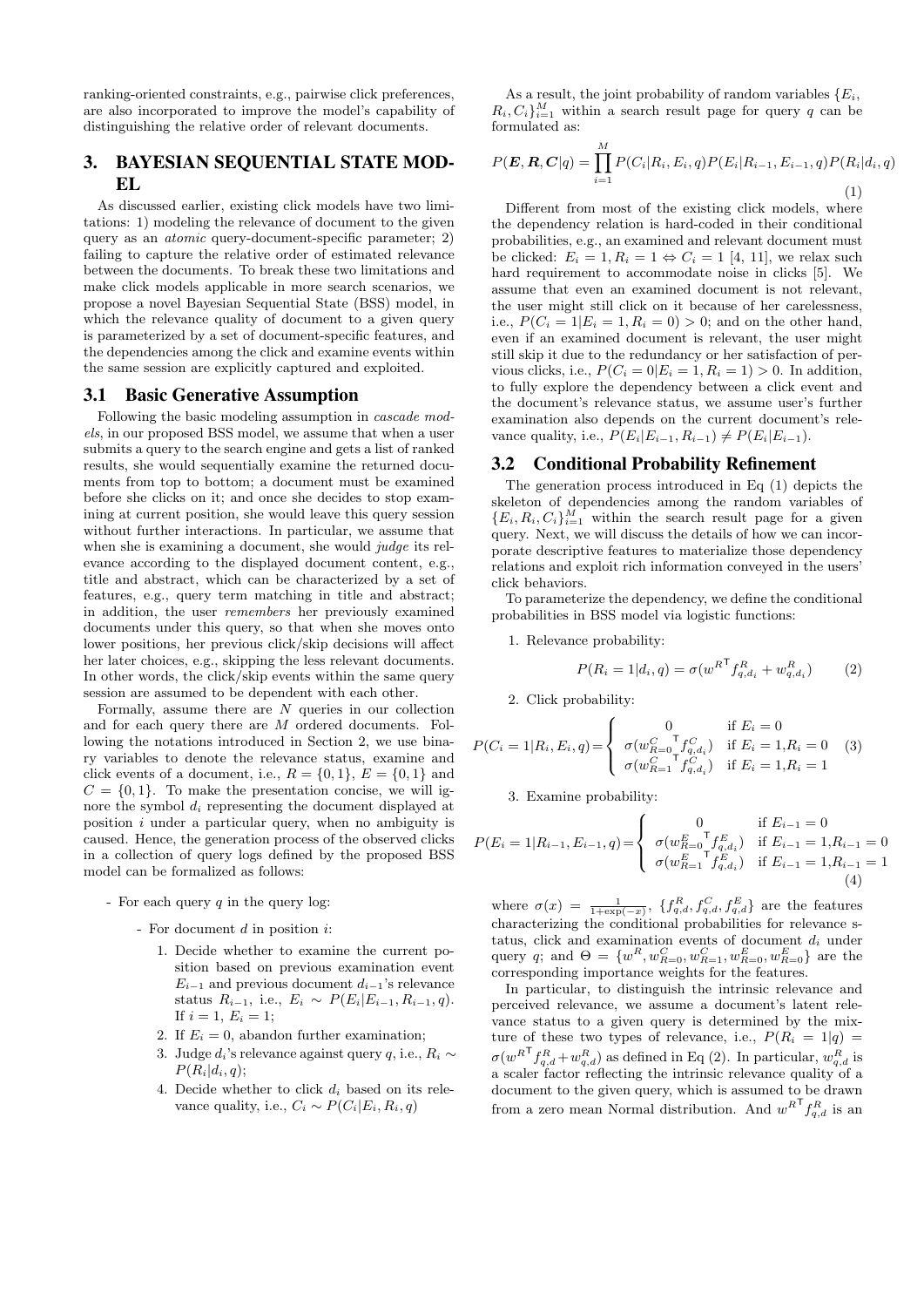

**Figure 1: Factor graph representation for the proposed BSS model. Circles denote the random variables and black squares denote the conditional prob**abilities defined in Eq(2)-(4). Random variable  $E_i$ **implies whether document**  $d_i$  **is examined,**  $R_i$  **rep**resents  $d_i$ **'s relevance status to the query, and**  $C_i$ indicates whether  $d_i$  is clicked by the user.

estimate of the perceived relevance quality, which is characterized by a weighted combination of relevance-driven features  $f_{q,d}^R$ , e.g., site authority and query term matching in document title. When we have sufficient observations of the query-document pair  $(q, d)$ , the estimation of  $w_{q, d}^R$  will be close to its true intrinsic relevance; but when we only have limited observations, e.g., for a new document, relevancedriven features  $f_{q,d}^R$  will help to identify its perceived relevance, which leads to user clicks.

Using the language of probabilistic graphical models, we summarize the specification of the proposed BSS model by a factor graph representation in Figure 1.

#### 3.3 Feature Instantiation for BSS

Table 1 lists the detailed definition of the proposed features in BSS model, which aim at capturing different factors affecting a user's click decision.

Among the proposed features,  $f_{q,d}^R$  is the set of features describing the relevance quality of a document to the given query. This is the core problem for modern information retrieval study, and many effective features have been proposed for this purpose, such as BM25 and PageRank. In this work, we utilized 65 text matching features (e.g., query term matching in document title and abstract) as our relevance features. We should note that the proposed model is general and can potentially accommodate any combination of relevance-driven features.

Though we are aiming to distinguish different effects of the current document's relevance status in examination and click events, it is impossible for us to pre-categorize which set of features would only affect user's click (examine) decision when the current document is relevant and vice versa. We decide to use the same set of features for these two situations, but give them different weights, i.e.,  $\{w_{R=0}^C, w_{R=1}^C\}$ for click event and  $\{w_{R=0}^E, w_{R=1}^E\}$  for examine event, to portray their distinct contributions. In detail, the click-eventrelated features  $f_{q,d}^C$  are used to indicate how the user would behave when an examined document is judged to be relevant  $(R = 1)$  or irrelevant  $(R = 0)$ . For example, when the document is irrelevant, a mis-click might be caused by the position of the document (the user trusts more about the top ranked documents); and when the document is relevant,

**Table 1: Features for materializing conditional probabilities in BSS model.**

| Type                                       | Description                                                                                                                                                              | Value                                                                                                                 |
|--------------------------------------------|--------------------------------------------------------------------------------------------------------------------------------------------------------------------------|-----------------------------------------------------------------------------------------------------------------------|
| $f_{q,d_i}^R$                              | 65 text matching features<br>e.g., query matching in ti-<br>tle, query proximity in ab-<br>stract                                                                        |                                                                                                                       |
| $f_{a,d_i}^C$                              | position<br>$#$ clicks<br>distance to last click<br>query length<br>clicked content similarity<br>skipped content similarity                                             | i<br>$\sum_{ii - \arg \max_{i \leq i} [C_i = 1]  q  AVG_{jAVG_{j$                                                     |
| $f_{a,d_i}^E$<br>$\sqrt{411}$ , $\sqrt{1}$ | position<br>$#$ clicks<br>distance to last click<br>avg content similarity<br>variance content similarity<br>$c \, c \,$ .<br><b>Contract Contract Contract Contract</b> | i.<br>$\sum_{ji - \arg \max_{i < i} [C_i = 1]\text{AVG}_{jVAR_{i \leq i,k \leq i}  sim(d_i,d_k) 1.1111\mathbf{1},,,,$ |

(All three types of features also include an additional bias term *b* accordingly.)

a skip decision may be due to the content redundancy of the clicked documents or her satisfaction of current search result (number of clicks). And the examine-event-related features  $f_{q,d}^E$  exploit the factors affecting a user's examine decision on the next position. For example, when the current document is irrelevant  $(R = 0)$  and the user has skipped several documents in a row (e.g, distance to the last click), she would be more likely to give up further examining; and when the current document is relevant  $(R = 1)$  and the clicked documents are quite similar to each other so far (average content similarity), she might be more likely to stop.

#### 3.4 Inference and Model Estimation

When applying the proposed BSS model in the testing phase, we do not need to restrict ourself to the documents ever occurred in the training set (i.e.,  $w_{q,d}^R$  exists). Since we have formalized the perceived relevance by a set of relevancedriven features, we can directly apply the model to any unseen document by calculating  $\sigma(w^{R}$ <sup>T</sup> $f_{q,d}$ <sup>R</sup> $)$  as an estimate of its relevance quality to the query (i.e., using mean value of the intrinsic relevance  $w_{q,d}^R$  from prior for all the new candidate documents). And for those documents occurred in our training set, we can follow Eq (2) to incorporate the intrinsic relevance of document to the given query learned from the training set.

In model learning phase, because a document's relevance quality and examination status are not observed in the click logs, we appeal to the Expectation Maximization algorithm [18] to estimate the optimal parameter setting, which maximizes the lower bound of the log-likelihood of the observed click events in the training set,

$$
L(\mathbf{C}, \mathbf{q}, \Theta) = \sum_{q,i} \log \sum_{E_i, R_i} p(E_i, R_i, C_i | q, \Theta)
$$
  
 
$$
\geq \sum_{q,i} \sum_{E_i, R_i} p(E_i, R_i | C_i, q, \Theta) \log p(E_i, R_i, C_i | q, \Theta) \quad (5)
$$

Particularly, in E-Step, we calculate the posterior distri- $\mathbf{b}$  bution of  $P(\mathbf{E}, \mathbf{R} | \mathbf{C}, q, \Theta^{(t)})$  for the latent variables  $(E_i, R_i)_{i=1}^M$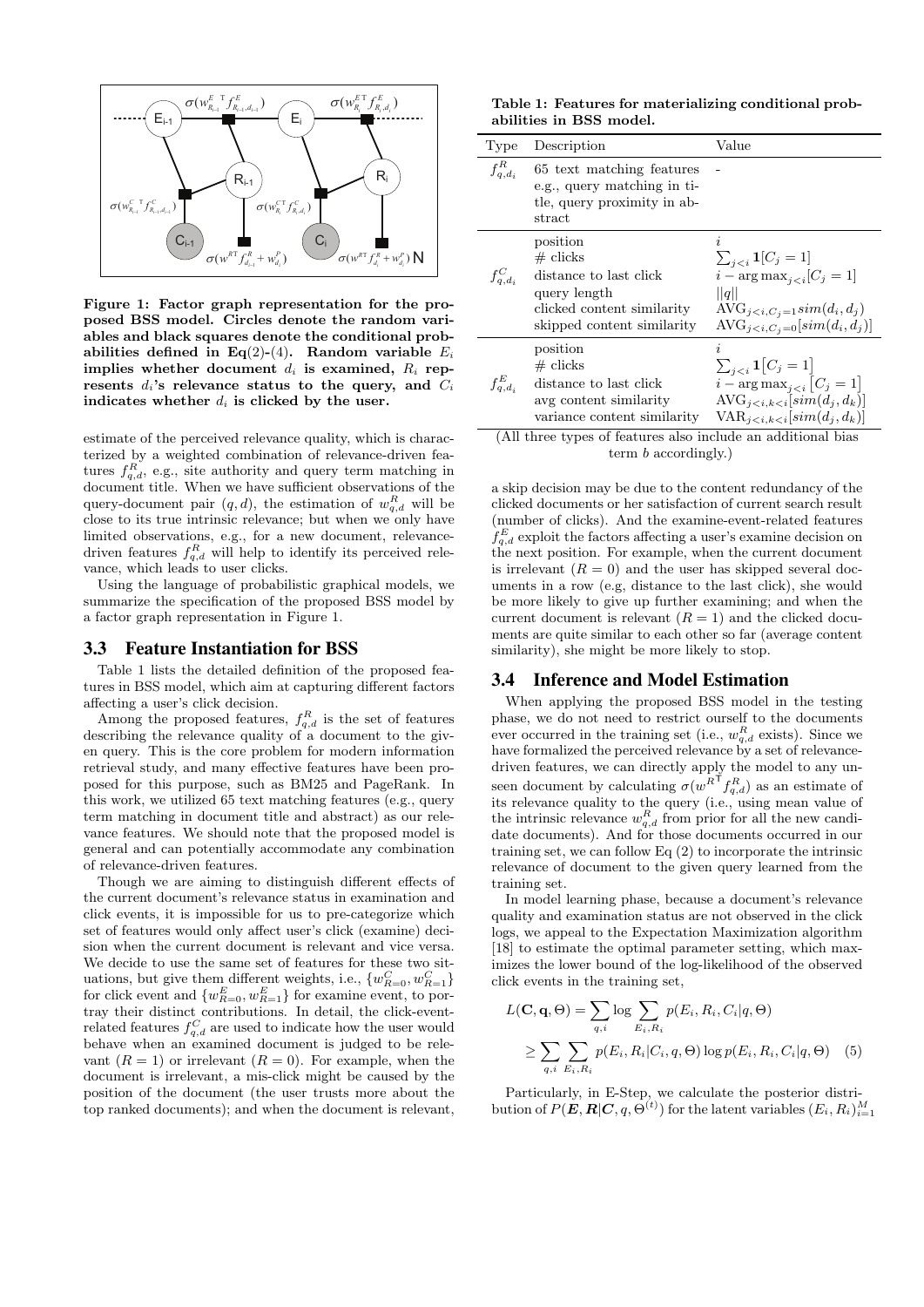in a query session with respect to the current model  $\Theta^{(t)}$ . One advantage of the proposed model is that, in the model training phase, since the clicked documents are already known, we can fix them and reduce the maximum clique size in the induced graph structure to 3, i.e.,  ${R_{i-1}, E_{i-1}, E_i}$ . As a result, exact inference is tractable and can be efficiently calculated via Belief Propagation [15]. And in M-Step, we obtain the new model parameter  $\Theta^{(t+1)}$  by maximizing the expectation of the "complete" log-likelihood under  $P(E, R | C, q, \Theta<sup>(t)</sup>)$  as defined in Eq (5), which can be solved by any standard optimization technique (in this work, we used L-BFGS [17]). The E-Step and M-Step are alternatively executed until the relative change of the righthand side of Eq (5) is smaller than a threshold.

# 3.5 Discussion

There are close connections and clear differences between the proposed BSS model and other existing click models. First, BSS model explicitly encodes a document's relevance quality to a given query as a mix of intrinsic relevance and perceived relevance, which makes it feasible to incorporate richer information conveyed in document content for relevance estimation. Second, BSS model generalizes the dependency between a click event and the corresponding document's examine and relevance status. Most of previous work puts hard constraint over the click event, i.e.,  $C_i = 1 \Leftrightarrow E_i = 1, R_i = 1$ , which fails to recognize noisy clicks and dependency among documents under the same query. Third, the conditional probabilities defined in BSS are no longer simply treated as document- or positionspecific parameters; instead, a set of descriptive features are designed to capture rich semantics of users' click behaviors.

If we resume the hard dependency setting and drop most of the newly introduced features, the proposed BSS model can be easily adopted to many existing click models: the examination model proposed in [19] can be treated as a special case of our BSS model if we remove all the examine features except position and assume it is independent of previous relevance status, i.e.,  $w_{R=0}^E = w_{R=1}^E$ . And if we disable the relevance features  $f_{q,d}^R$  and only keep  $w_{q,d}^R$  for each querydocument pair in the logistic function, we will go back to the traditional setting for the click models. Based on this, if we further remove the examination and click features, it reduces to the CCM model proposed in [11]; if we only keep the examine feature of *distance to last click*, it will reduce to the UBM model proposed in [8]; and if we restrict the examine probability to be  $E_i = 1 - R_{i-1}$ , it will reduce to the original cascade model [7], since the user has to keep examining until the first click.

From the above discussion, we can clearly notice that the proposed BSS model is a more general framework for modeling users' click behaviors: through parameterizations, many informative signals and dependency relation are introduced to help the model explore a document's in-depth relevance quality to the given query from historic clicks.

# 4. POSTERIOR REGULARIZATION

One potential problem of the current BSS model setting is that the designed structure is too flexible for the learning procedure to identify the "true" parameters, which depict the underlying dependency among the latent variables. One obvious deficiency is that a document's relevance status,  $R_i = 1$  or  $R_i = 0$ , is interchangeable. Since the

click/examine events are determined by the same set of features (weights to be learned from data), if we switch the labels of  $R_i$  in the whole collection, the model will find another optimal weight setting (switch the weights) to maximize the likelihood, but that is undesirable.

The main reason for this unidentifiable problem is that to capture noise within the click events we did not set hard constraints on the conditional probability of click events, i.e., we allow  $P(C_i = 1 | E_i = 1, R_i = 0) > 0$  and  $P(C_i = 1 | E_i = 1)$  $1, R_i = 1$  < 1; but it gives too much freedom to these two conditional probabilities, such that they can freely exchange their roles and still maximize the likelihood of clicks. Existing click models avoid this unidentifiable problem by hard-coding the click events, i.e.,  $C_i = 1 \Leftrightarrow E_i = 1, R_i = 1$ . In our work, to keep the flexibility of the modeling assumptions and handle the noisy clicks, we decide to regularize the posterior distribution inferred by the model.

Another benefit of posterior regularization is that we can easily incorporate the ranking-oriented knowledge, i.e., pairwise preference, into click modeling, which is hard to be directly encoded in the original conditional probabilities.

#### 4.1 Posterior Regularized EM Algorithm

Posterior Regularization (PR) proposed by Ganchev et al. [9] is a general framework for postulating structural constraints over the latent variable models. The method roots in the block coordinate ascent EM framework [18], and it modifies the E-step of a standard EM algorithm to inject constraints over the posterior distribution of latent variables via the form of expectations. And such regularization will not affect the convergency of original EM algorithm. Taking our problem as an example, we should expect that the number of relevance-driven clicks should be larger than mistaken clicks, e.g.,  $E[C = 1, E = 1, R = 1] > E[C = 1, E = 1, R = 0].$ 

Formally, the regularized E-step in PR framework aims to optimize:

$$
\min_{q,\xi} \quad KL(q(Y)||p(Y|X,\Theta^{(t)}))\tag{6}
$$

$$
s.t. E_q[\phi(X,Y)] - \mathbf{b} \le \xi \tag{7}
$$

*||ξ||<sup>β</sup> ≤ ϵ*

where  $p(Y|X, \Theta^{(t)})$  is the original posterior distribution of the latent variables *Y* given the current model  $\Theta^{(t)}$  and observation *X*,  $q(Y)$  is the regularized posterior distribution of *Y*,  $\phi(X, Y)$  is the constraint function defined over  $(X, Y)$ , and  $\xi$  is a slack variable to relax the constraints. In our case,  $Y = \{E_i, R_i\}_{i=1}^M$  and  $X = \{C_i\}_{i=1}^M$ 

The convenience of PR framework comes from its dual form: the primal solution  $q^*(Y)$  is uniquely determined in terms of the dual solution  $\lambda^*$  by,

$$
q^*(Y) = \frac{p_{\Theta}(Y|X)\exp\{-\lambda^*\phi(X,Y)\}}{Z(\lambda^*)}
$$
(8)

and the dual problem is defined as,

$$
\max_{\lambda \ge 0} -\mathbf{b}^T \lambda - \log Z(\lambda) - \epsilon ||\lambda||_{\beta^*}
$$
 (9)

where  $Z(\lambda)$  is the partition function for Eq(8), and  $||\lambda||_{\beta^*}$ is the dual norm of  $||\lambda||_{\beta}$ .

Eq (9) can be solved by the projected gradient algorithm [3], and Eq (8) can be effectively computed via Belief Propagation algorithm by factorizing the constraints according to the original factor graph. Intuitively, the PR framework can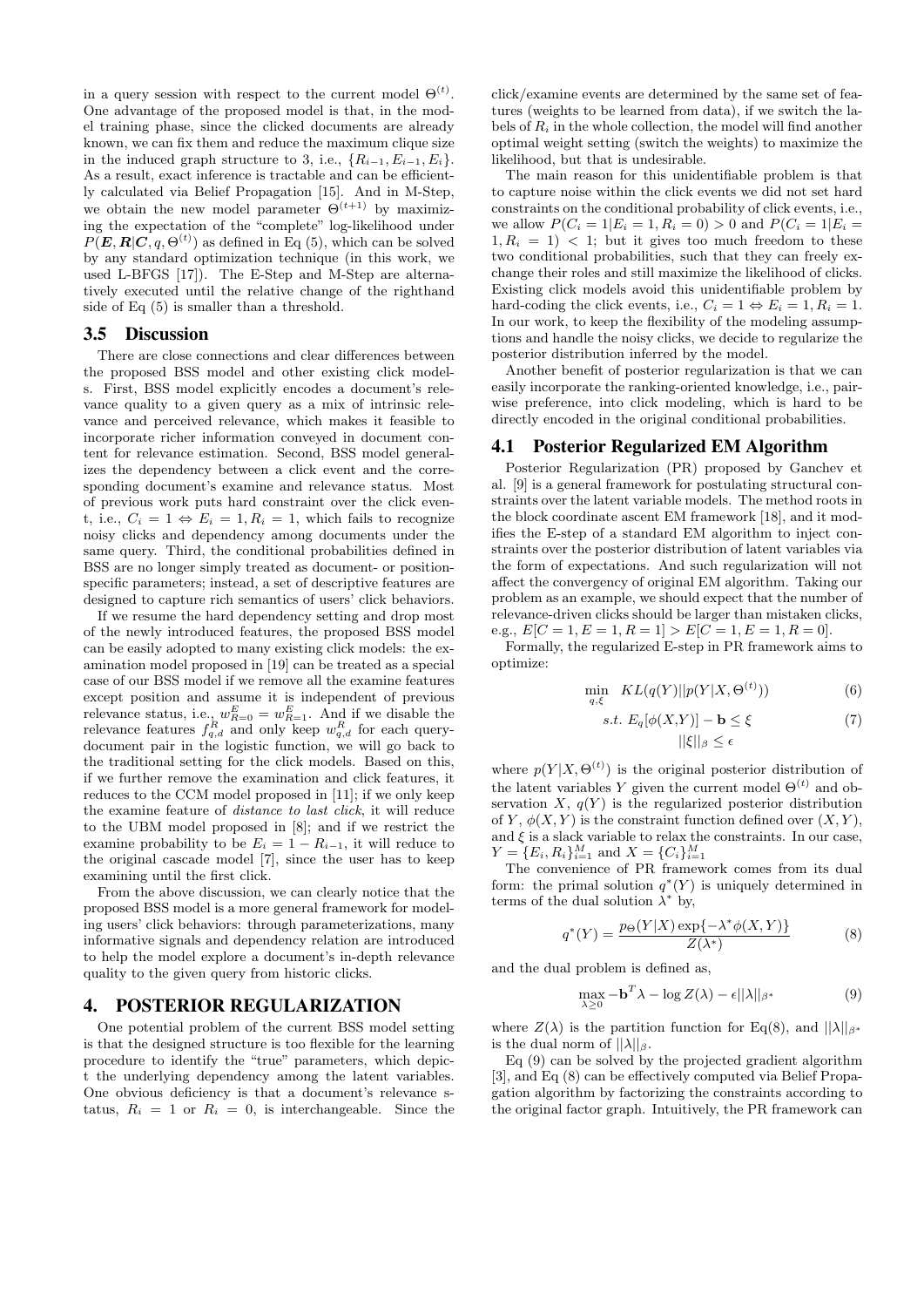be thought as regularizing the posterior inference in E-Step of the original EM algorithm, such that the posterior distribution of the latent variables could satisfy some desired properties specified in the expectations.

# 4.2 Constraints for Posterior Regularization

In this section, we discuss the constraint that we designed to conquer the unidentifiable problem and that to incorporate the search-oriented pairwise constraints into our BSS model. In detail, we choose to relax the posterior constraints by setting  $\epsilon$  to be a small constant (0.01), and use L2-norm to regularize the slack *ξ*.

#### *4.2.1 Dampen noisy clicks*

As we have discussed before, we need to restrict the influence of the noisy clicks, and we hypothesize that most of the clicks are driven by the relevance quality of the corresponding document. To achieve this, we define the constraint over the click events as:

$$
\phi_{noise}(X, Y) = \sum_{i} \phi_{noise}(X, Y_i)
$$
\n
$$
= \sum_{i} \begin{cases}\n-1 & \text{if } E_i = 1 \text{ and } R_i = C_i \\
c & \text{if } E_i = 1 \text{ and } R_i \neq C_i \\
0 & \text{otherwise}\n\end{cases}
$$
\n(10)

and set the left-hand side constant **b** to be zero in  $Eq(6)$ .

The meaning of this constraint is straightforward: we require the ratio between the expectation of relevance-driven clicks  $(E_i = 1, R_i = C_i)$  and noisy clicks  $(E_i = 1, R_i \neq C_i)$ under the same query to be below a constant *c*, i.e.,  $\mathbf{E}[E_i]$  $1, R_i = C_i$   $> cE[E_i = 1, R_i \neq C_i]$ . In other words, we require at least  $\frac{c}{c+1}$  clicks should be explained by the relevance quality of the document rather than a mistake.

#### *4.2.2 Reduce mis-ordered pairs*

*i*

Pairwise click preference can be easily incorporated via the PR framework. In this work, we encoded two frequently employed click heuristics, i.e., *skip above* and *skip next* [14], by the constraints defined below:

$$
\phi_{pair}(X, Y) = \sum_{i} \phi_{pair}(X, Y_i)
$$
\n
$$
= \sum_{i} \begin{cases}\n0 & \text{if } E_i = 0 \\
0 & \text{if } E_i = 1, C_i = 1 - C_{i-1}, R_i = C_i, R_{i-1} = C_{i-1} \\
1 & otherwise\n\end{cases}
$$
\n(11)

and set the left-hand side constant **b** to be 0 in Eq(6).

The meaning of this constraint is: we only put constraint over the examined documents (i.e.,  $E_i = 1$ ) where the user makes different decisions in the adjacent positions (i.e., *skip above* and *skip next*). If the inferred relevance is consistent with the observed click preference (i.e.,  $R_i = C_i$  and  $R_{i-1} = C_{i-1}$ , such a constraint is inactive; otherwise, if the inferred relevance preference contradicts the observed click preference, we need to penalize it.

# 5. EXPERIMENT RESULTS

As we have discussed most of existing click models treat the relevance quality of a document to the given query as a static property, and therefore the evaluation is mostly performed in general web search logs, where the relevance quality of a document to a query is relatively stable. In this work, we are more interested in evaluating the effectiveness of the click models in a more dynamic search environment, i.e., news search, where new documents keep emerging, and existing documents quickly become out-of-date and fall out of the top ranked results. In such a scenario, we cannot expect to collect a large number of clicks for each document before we can make a confident relevance estimation.

## 5.1 Data Sets

We collected a large set of real user search logs from Yahoo! news search engine<sup>1</sup> in a two months period, from late May to late July 2011. During this period, a subset of queries are randomly selected and all the associated users' search activities are collected, including the anonymized user ID, query string, timestamp, top 10 returned URL sets and the corresponding user clicks. In order to unbiasedly compare the relevance estimation performance among different click modeling approaches, we also set up a random bucket to collect exploration clicks from a small portion of traffic at the same time. In this random bucket, the top four URLs were randomly shuffled and displayed to the real users. By doing such random shuffling, we were able to reduce the noise from position-bias in the collected user click feedback, and such feedback can be used as a reliable proxy on information utility of documents [16]. Therefore, we only collected the top 4 URLs from this random bucket. In addition, we also asked editors to annotate one day's query log on Aug 9, 2011, into five-level relevance labels, e.g., "Bad", "Fair", "Good", "Excellent" and "Perfect", immediately one day after to ensure the annotation quality.

Simple pre-processing is applied on these click data sets: 1) filter out the queries without clicks in the random bucket, since they are useless for testing purpose; 2) discard the queries only appearing once in the whole collection; 3) normalizing the relevance features  $f_{q,d}^R$  by their mean and variance estimated on normal click set, i.e., z-score [21]. After these pre-processing steps, we collected 460k queries from the normal click set and 378k queries from the random bucket set. One thing we should note is that because of the way we set up the random bucket, many queries and documents might only appear in the random bucket. Existing click models can hardly estimate the relevance quality of such unseen documents. In order to make a comprehensive comparison, we split the normal click set into two subsets, and ensure each query is evenly distributed in these two subsets. We choose one of them for training purpose and another for testing. The basic statistics of the four data sets used in our experiment are listed in Table 2.

**Table 2: Statistics of evaluation corpus.**

|                                                                         | $#$ Unique Query          | $#$ Query                     |
|-------------------------------------------------------------------------|---------------------------|-------------------------------|
| Normal training clicks<br>Normal testing clicks<br>Random bucket clicks | 11,701<br>6,264<br>33,762 | 234.149<br>225,452<br>378,403 |
| Editorial judgment                                                      | 1,404                     | 13,091                        |

In order to test the model's generalization capacity, we further split the queries in the normal click testing set and random bucket click testing set into different categories according to their query frequencies in the training set. The basic statistics of those categories are shown in Figure 2. As can be clearly noticed in the figure, a large portion of testing

<sup>1</sup> http://news.search.yahoo.com/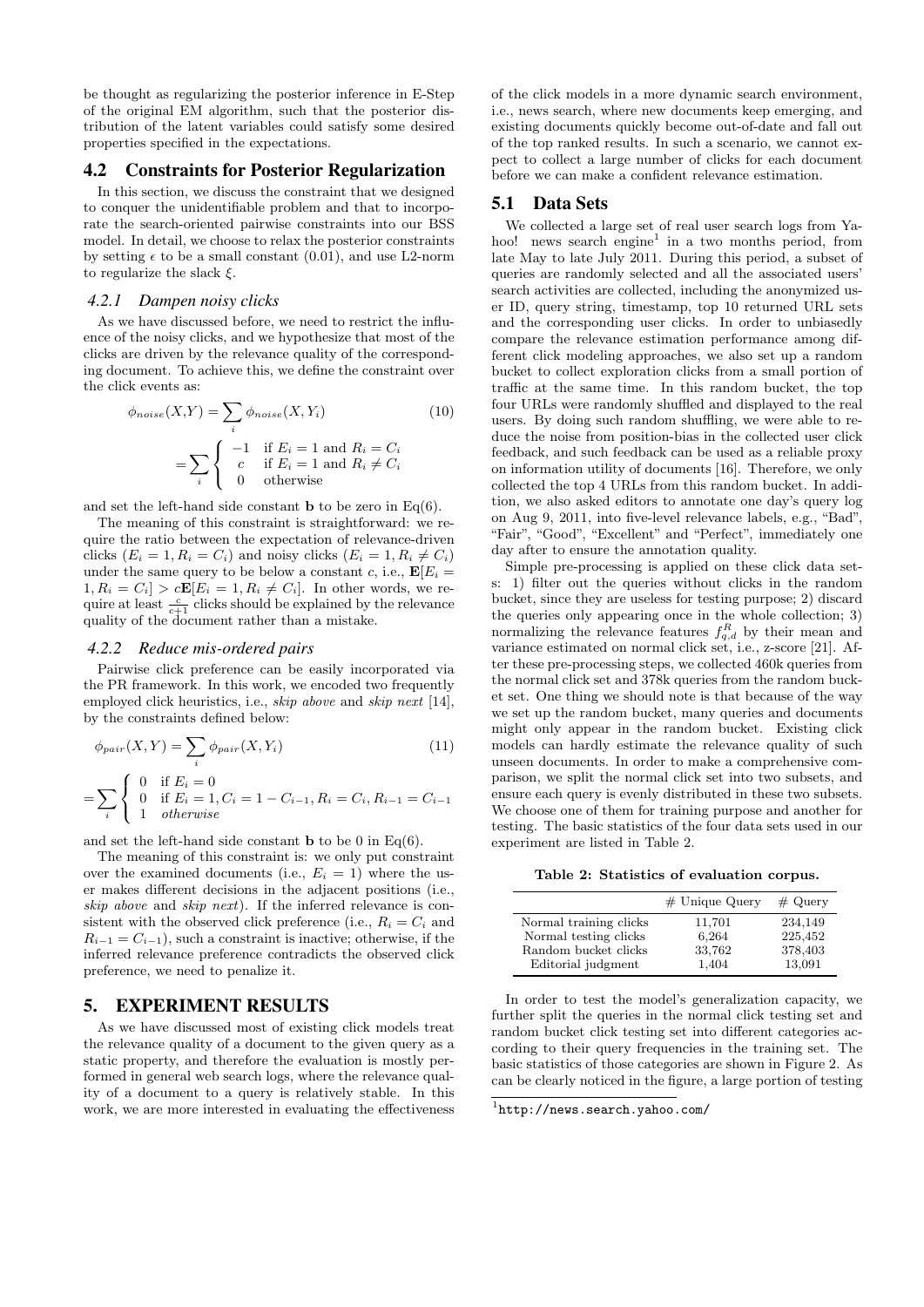queries in the random bucket set belong to the less frequent query category (62.92% queries are in the *<*25 category) comparing to the normal click set (11.49%), which makes the prediction more difficult in the random bucket set.



**Figure 2: Distribution of testing queries according to their frequencies in training set.**

# 5.2 Quality of Relevance Modeling

The main question to be answered in our experiments is whether the proposed model is more accurate than the existing click models in terms of relevance estimation. To answer this question and evaluate the quality of relevance modeling of the proposed BSS model, we compared it with a set of state-of-the-art click models, including the countingbased models of Dynamic Bayesian Model (DBM) [4] and User Browsing Model (UBM) [8], and feature-based models of Logistic Regression model and Examination Model [19]. Among them, Logistic Regression model and Examination Model are trained on the same set of 65 relevance features  $f_{q,d}^R$  as our BSS model.

#### *5.2.1 Evaluation metrics*

In previous work [8, 11, 20], perplexity on the testing click set was often used as the metric for comparing different click models, and it is defined as,

$$
2^{-\frac{1}{N}\sum_{i=1}^{N}\delta(c_i=1)\log_2 p(c_i=1)+\delta(c_i=0)\log_2 p(c_i=0)}
$$

where *N* is the number of observations in the testing set. The lower perplexity a model can achieve, the closer its prediction is to the observation in the testing set.

However, such evaluation metric is problematic for two major reasons. First, clicks in the testing query log is still position-biased: a less relevant document appears at a higher position would still receive more clicks, such that a model correctly downgrades such a document will even get penalized by the perplexity metric. Second, since perplexity is defined based on the absolute value of the predicted probabilities, it is inherently sensitive to scaling or normalization of these probabilities, making it difficult to interpret the results appropriately.

To examine whether these two concerns are empirically supported, we included a simple baseline for click modeling, Naive Click Model (NCM), which only uses the frequency of clicks on a particular query-document pair observed in the training set as its relevance estimation. In Table 3, we compared NCM's perplexity against other sophisticated click models on normal click testing set. And to compare their relevance estimation quality, we also evaluated their P@1 ranking performance on the random bucket click set, which is proved to be an unbiased proxy of document's rele-

**Table 3: Comparison between perplexity metric and ranking metric.**

|            | Examine | UBM    | DBN    | <b>BSS</b> | NCM    |
|------------|---------|--------|--------|------------|--------|
| perplexity | 3.9534  | 1.5471 | 1.5719 | 1.8213     | 1.2925 |
| P@1        | 0.3807  | 0.3603 | 0.3494 | 0.4033     | 0.3578 |

vance quality [16]. Due to space limitation, we did not show the result from Logistic Regress Model.

From Table 3, we can clearly notice that the naive baseline outperforms all the other click models in perplexity on the normal click testing set, but its ranking performance is not the best on the unbiased random bucket click set. Besides, we also observed that the perplexity of Examination Model is significantly larger than the other click models. We looked into the detailed output of Examination Model and found that its predicted click probabilities (with mean 0.78) are much larger than the other models' predictions. Since the probability of a document being clicked in the normal click testing set is generally small (with mean 0.14), Examination Model get seriously penalized by perplexity. However, Examination Model's ranking performance is much better than NCM in the random bucket click set. We thus conclude that the perplexity calculated based on position-biased clicks is not a trustable metric for measuring a click model's capacity of recognizing relevant documents.

A potentially better measure than perplexity is to directly compare different click models' ranking performance based on the estimated relevance of documents. To evaluate ranking performance in a click-based data set, we treat all the clicked documents as relevant and calculate the corresponding *Precision at 1* (P@1), *Precision at 2* (P@2), *Mean Average Precision* (MAP) and *Mean Reciprocal Rank* (MRR). Definitions of these metrics can be found in standard textbooks in information retrieval (e.g., [2]). And in the editorial annotation data set, we treated the grade "Good" and above as relevant for precision-based metrics, and also included the normalized discounted cumulative gain (NDCG) [12] as an evaluation metric. Compared with perplexity metric, such a ranking-based evaluation can better reflect the utility of a click model in estimating the relevance of a document.

We evaluate the quality of relevance estimation of these models from two different perspectives: one is to directly use the estimated relevance from the click models to rank the documents; and another is to treat such relevance estimation as signals for training a learning-to-rank algorithm.

#### *5.2.2 Estimated relevance for ranking*

In this approach of evaluation, we ranked the candidate documents with respect to the estimated relevance given by a click model, and compared the ranking result against the logged user clicks. The higher position a click model can put a clicked document on, the better ranking capability it has. We performed the comparison on both random bucket click set and normal testing click set.

We first compared different models' P@1 performance on the random bucket click set in Figure 3 (a), where we illustrated the detailed comparison results under each category of different query frequencies. Li et al. [16] proved that P@1 metric on this random bucket click set can be used as an unbiased proxy to measure the relevance of a document to the given query. And to make a comprehensive comparison, we also performed the same evaluation on the normal click testing set in Figure 3 (b).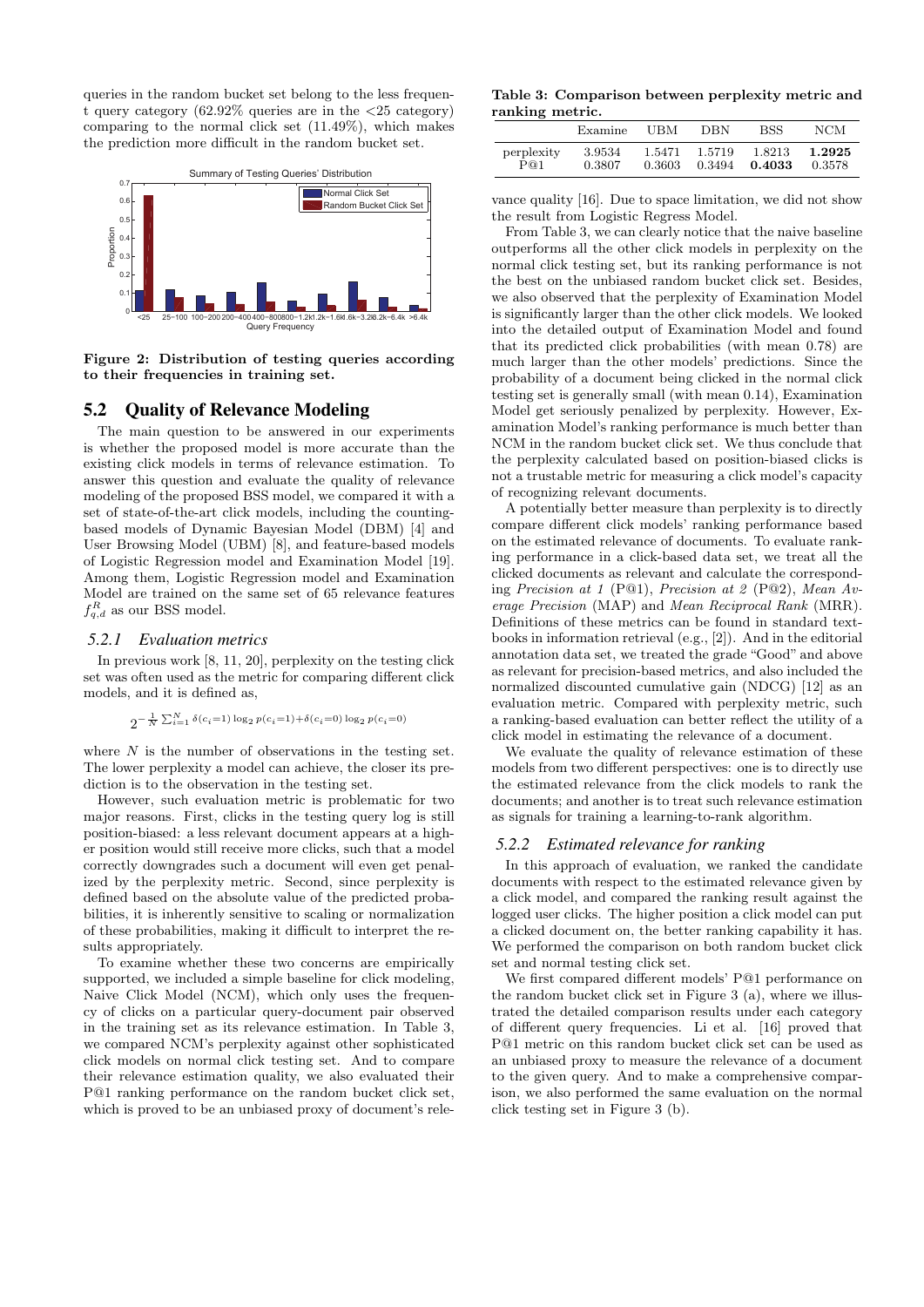

(a) P@1 ranking performance under different query frequency categories on the random bucket click set



(b) P@1 ranking performance under different query frequency categories on the normal click set

# **Figure 3: P@1 comparison between different click models over random bucket click set and normal click set.**

As shown in Figure 3 (a) and (b), in the low query frequency category (query frequency *<*25), feature-based models outperformed the counting-based models on both random click set and normal click set. For those less frequent queries, counting-based models do not have enough observations to get a confident estimation of a document's relevance quality; while by leveraging the information across different observations via the same set of relevance-driven features, the feature-based models get a more accurate estimation of relevance for the documents in this category. With more observations available for a particular query, the relevance estimation quality of counting-based methods improves quickly and outperforms the simple feature-based methods on both testing sets. The reason for this slow improvement of simple feature-based methods is also due to the feature sharing: in terms of model complexity, counting-based models have more freedom to tune the parameters for each querydocument pair; while feature-based models have to adjust the shared feature weights across all the training samples, such that it cannot arbitrarily fit all the observations. Our BSS model takes advantages of both counting-based and feature-based models by combining the perceived relevance, which is defined by the weighted sum of relevance-driven features as  $w^{R^T} f_{q,d}^R$ , and the intrinsic relevance, which is modeled as query-document dependent parameters  $w_{q,d}^R$ , in a principled optimization framework. In BSS model,  $w_{q,d}^R$ will be pushed close to zero for the less frequent queries, since there are no sufficient observations to get confident estimations for them, and therefore  $w^{R}$ <sup>T</sup> $f_{q,d}$ <sup>R</sup> plays a more important role in estimating relevance. And when we get more observations for a particular query,  $w_{q,d}^R$  is adjusted to further enhance the relevance estimation, which cannot be correctly predicted by the shared relevance features.

In Table 4 and Table 5, we list the ranking performance over all queries in the two testing sets, where a paired twosamples t-test is performed to validate the significance of improvement from the best performing method against the runner-up method under each performance metric. Since a large portion of testing queries in the random bucket click set belong to the less frequent category (only 29.3% queries appeared more than 100 times in the training set) comparing to the normal click set (76.7%), it becomes much more difficult for the purely counting-based methods to make accurate relevance estimation in the random bucket set. As we

**Table 4: Ranking performance on random bucket click set.**

|       | LogisicReg | Examine | UBM    | DBN    | <b>BSS</b> |
|-------|------------|---------|--------|--------|------------|
| P@1   | 0.3696     | 0.3807  | 0.3603 | 0.3494 | $0.4033*$  |
| P@2   | 0.3118     | 0.3348  | 0.3239 | 0.3194 | $0.3509*$  |
| MAP   | 0.5628     | 0.6094  | 0.5951 | 0.5883 | $0.6272*$  |
| MR.R. | 0.5754     | 0.6154  | 0.6003 | 0.5939 | $0.6330*$  |

*<sup>∗</sup>* indicates *p-value<*0.01

**Table 5: Ranking performance on normal click set.**

|      | LogisicReg | Examine                               | UBM    | <b>DBN</b> | <b>BSS</b>   |
|------|------------|---------------------------------------|--------|------------|--------------|
| P@1  | 0.3623     | 0.3878                                | 0.5316 | 0.4273     | $0.5462+$    |
| P@2  | 0.3284     | 0.3058                                | 0.3703 | 0.3166     | $0.3823^{+}$ |
| MAP  | 0.5981     | 0.5643                                | 0.6688 | 0.5908     | $0.6804+$    |
| MRR. | 0.6037     | 0.5786                                | 0.6838 | 0.6047     | $0.6964+$    |
|      |            | $\perp$ . It is a solution of $\perp$ |        |            |              |

<sup>+</sup> indicates *p-value<*0.05

can observe in the results, although the counting-based UB-M and DBN methods achieved better ranking performance than the simple feature-based models in the normal click set, their performance degraded on the random bucket set, due to the lack of observations. And as we have discussed earlier, by leveraging the feature-based and counting-based relevance estimations, BSS model outperformed all the other baseline methods on both data sets.

#### *5.2.3 Estimated relevance as signals for learning-torank training*

In this evaluation, we used the estimated relevance given by a click model as labels to extract ranking preference pairs of documents for training a learning-to-rank algorithm. We employed the pairwise RankSVM [13] as our basic learningto-rank algorithm.

To stimulate the situation where we have to make prediction over some new documents before we can collect sufficient training clicks for each query, e.g., in news search, we only sampled 30% query log from each day in the normal training click set in this experiment. We estimated the click models on the new training set and generated the click preference pairs according to the predictions of each click model on this training set. In particular, we ordered the documents under a given query according to their predicted relevance from a click model, and treated the top ranked document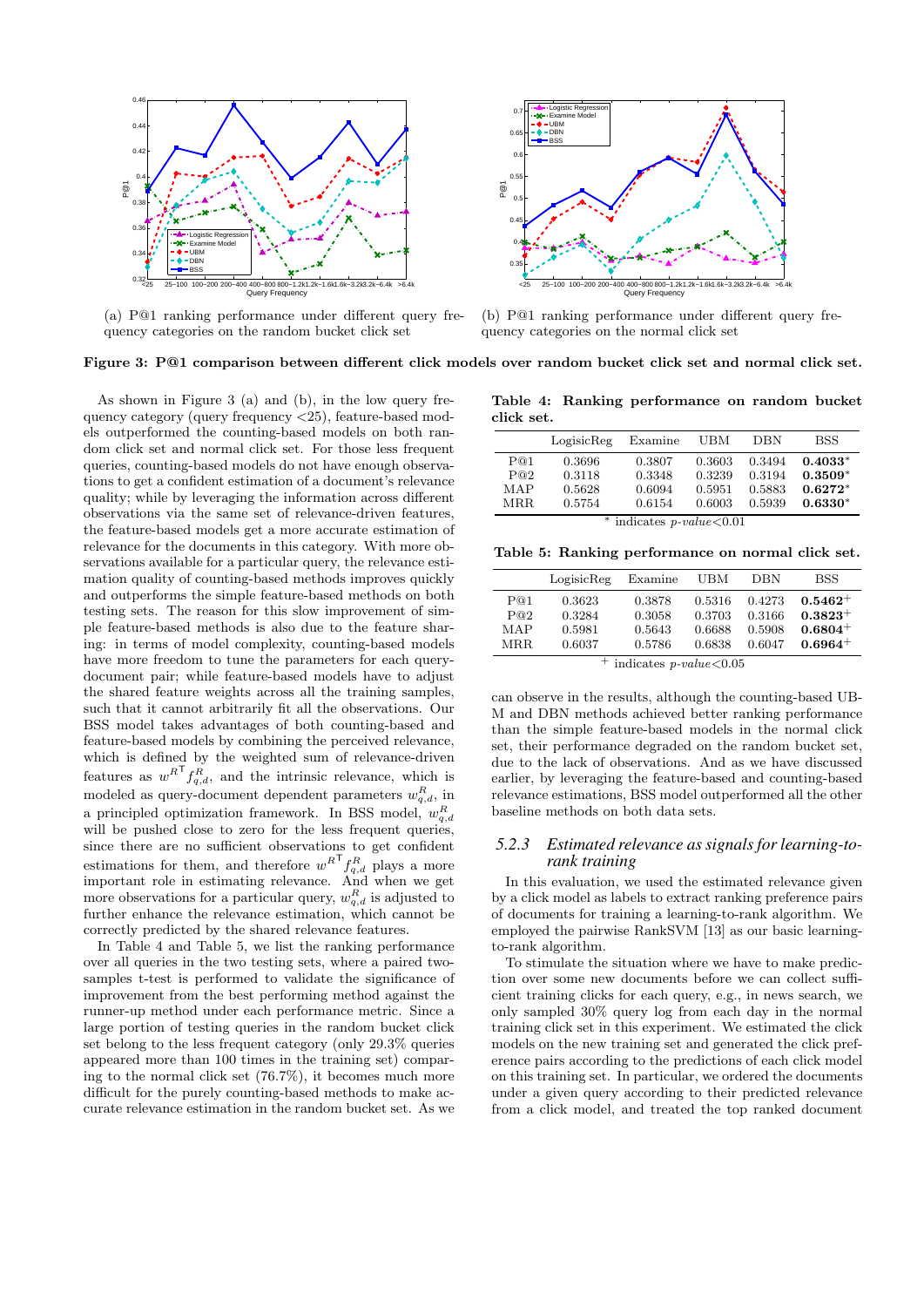

**Figure 4: EM algorithm updating traces with different training settings.**

**Table 6: RankSVM performance on random bucket click set with different training signals.**

|                                                 | ori. click                 | UBM                        | <b>DBN</b>                 | <b>BSS</b>                        |  |
|-------------------------------------------------|----------------------------|----------------------------|----------------------------|-----------------------------------|--|
| P@1<br>P@2<br>MAP                               | 0.3275<br>0.3081<br>0.5724 | 0.3823<br>0.3411<br>0.6130 | 0.3774<br>0.3380<br>0.6093 | $0.3869+$<br>0.3411<br>$0.6146 +$ |  |
| $0.6206+$<br>MRR.<br>0.5779<br>0.6187<br>0.6151 |                            |                            |                            |                                   |  |
| $^+$ indicates <i>p-value</i> < 0.05            |                            |                            |                            |                                   |  |

**Table 7: RankSVM performance on editorial judgments with different training signals.**

|        | ori. click | UBM    | DBN    | <b>BSS</b>   |
|--------|------------|--------|--------|--------------|
| P@1    | 0.5288     | 0.6346 | 0.6250 | $0.6442^{+}$ |
| P@2    | 0.4808     | 0.5313 | 0.5016 | $0.5913+$    |
| MAP    | 0.6173     | 0.6944 | 0.6905 | $0.7212 +$   |
| MRR.   | 0.6658     | 0.7546 | 0.7545 | $0.7719+$    |
| NDCG@1 | 0.4570     | 0.5902 | 0.5774 | $0.6016+$    |
| NDCG@5 | 0.5731     | 0.6830 | 0.6832 | $0.7181 +$   |
|        |            |        |        |              |

<sup>+</sup> indicates *p-value<*0.05

as positive and others as negative. The preference pairs are extracted according to this predicted relevance labels under each query and fed into a RankSVM model. In addition, we also included a RankSVM trained on the preference pairs generated by the original clicks with the *skip-above* and *skipnext* click heuristics [14] in this training set as a baseline.

We compared the performance of the RankSVM models trained by different relevance signals on both random bucket click set and editorial annotation set. In this experiment, we only included the UBM and DBN as the baseline click models since they performed much better than the simple feature-based Logistic Regression model and Examination Model in normal click set according to Table 5.

From the results shown in Table 6 and Table 7, we can find the training signals extracted from click models' output led to much better ranking performance of RankSVM than those extracted based on the simple click heuristics. In addition, though the RankSVMs trained on purely counting-based click models' output have comparable P@1 and NDCG@1 performance as that trained on BSS model's output, their predictions on the lower positions are much worse, e.g., worse MAP and NDCG@5. The main reason is that traditional click models only work in a pointwise way, and they cannot directly optimize the relative order of the predicted relevance; while for the proposed BSS model, we

incorporated such ranking-oriented property via the *pairwise preference* constraint, which renders BSS model better capability of distinguishing the relative order among the candidate documents.

#### 5.3 Effectiveness of Posterior Regularization

We now examine the effectiveness of a key component in the proposed BSS model, i.e., posterior regularization. As discussed in Section 4, there are two motivations for applying posterior regularization: one is to address the problem of "unidentifiability" in the proposed BSS model, and the other is to incorporate pairwise ranking preferences into click modeling. Below we validate the effectiveness of posterior regularization in achieving these two goals.

We first initialized all the model parameters, i.e.,  $\{w^R,$  $w_{R=0}^C, w_{R=1}^C, w_{R=0}^E, w_{R=0}^E\}$ , to be zero in our EM algorithm. We refer to this baseline as "zero initialization". And based on this initialization, we sequentially added the *noise dampening* constraint and *pairwise preference* constraint into the model to obtain two runs of model estimation using posterior regularized EM algorithm. An alternative way for solving the "unidentifiability" problem is to set priors over the model parameters such that we can guide the model to search in a desirable region. However, the difficulty of this approach for our BSS model is that it is unclear how to set proper priors on the model parameters for directly manipulating the probability  $P(C|E, R)$ , since this probability is defined over a set of different features via a logistic function. Thus to compare with such an approach, we manually set the initial value for the bias term in  $w_{R=0}^C$  to be -1 and in  $w_{R=1}^C$  to be 1, in order to reflect the assumption that most of the clicks should be explained by the relevance quality of a document rather than noise. We refer to this baseline as "manual initialization".

We plotted the per-query log-likelihood update trace and the corresponding P@1 ranking performance on the training set during EM iterations for these four different ways of learning our BSS model in Figure 4(a) and 4(b).

**Effect of** *dampen noise* **constraint:** as we can clearly observe from the EM update trace that without any specific parameter initialization or posterior regularization, EM failed to find a configuration which could improve the loglikelihood over the all-zero initialized model. Manual initialization helped the model identify better configurations. However, it is not a principled way for achieving so, and the scale of such hard-coded setting will directly bias the learned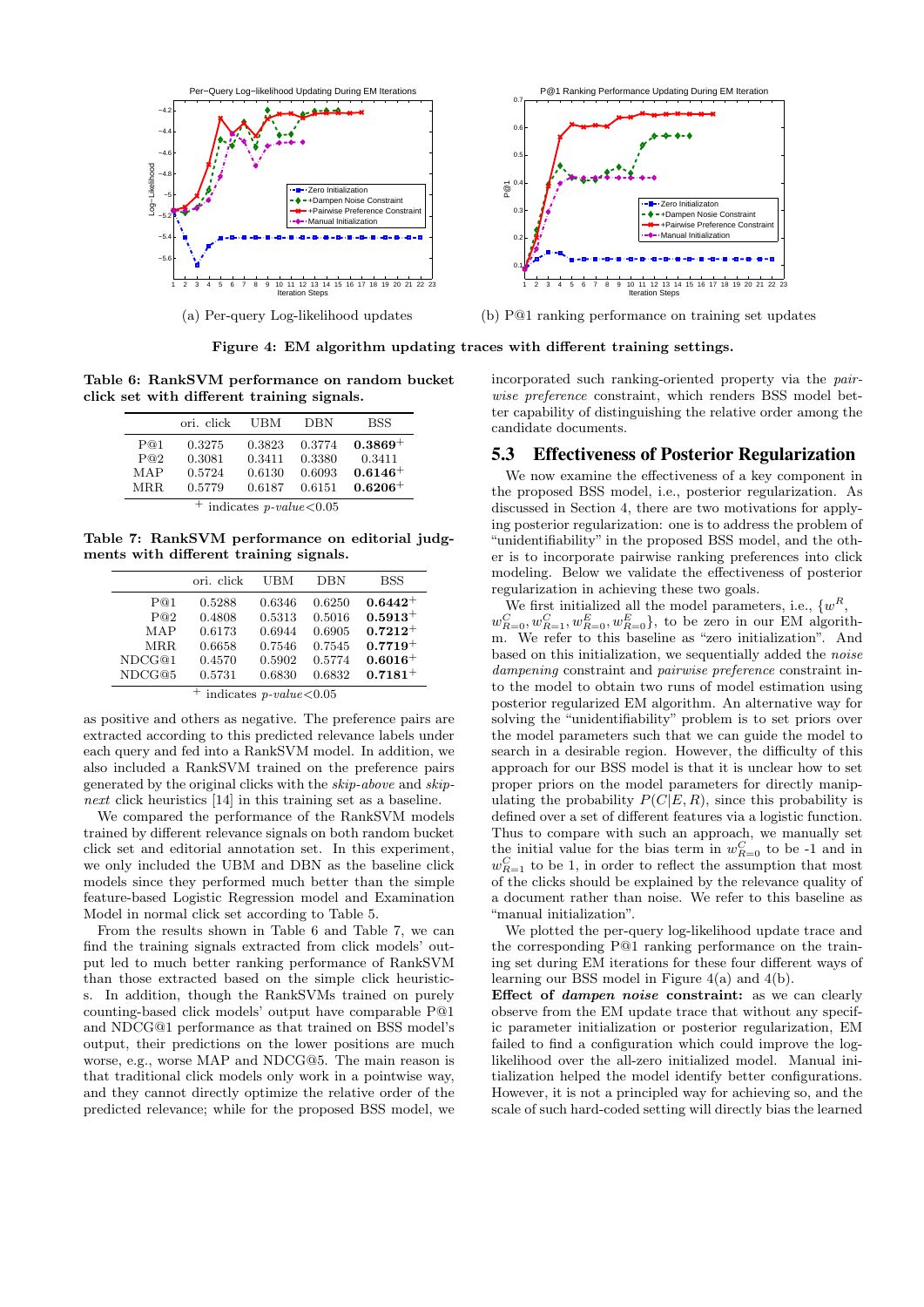model. The proposed *dampen noise* constraint serves for the same purpose as manual initialization, but it gives model the freedom to learn such scale from data. As we can find from the update trace, such constraint successfully led the model to a better configuration for both log-likelihood and P@1 ranking performance than the manual initialization.

**Effect of** *pairwise preference* **constraint:** with the *pairwise preference* constraint, which aims to enforce rankingoriented requirement, the model's ranking capability is further improved, even though the log-likelihood did not gain too much. This is expected: log-likelihood defined in Eq (5) only considers the pointwise relevance estimation of each query-document pair, which does not count the relative order of relevance among the documents under the same query. The *pairwise preference* constraint explores such knowledge, which can effectively improve ranking accuracy as shown in Figure 4(b). And we should note that such knowledge can hardly be encoded by manual initialization. Therefore, with the *pairwise preference* constraint, we solved the deficiency of traditional click models that the dependency relation among the clicked/skipped documents is discarded, and we are able to leverage the knowledge about pairwise preferences to further improve the relevance estimation accuracy.

## 5.4 Understanding User Behaviors with BSS

An interesting additional benefit of the proposed BSS model is that the learned feature weights reveal the influence of different factors on users' click behaviors, which is not available in existing click models. To explore this benefit, we list a subset of learned feature weights in Table 8.

**Table 8: Feature weights learned by BSS model.**

| $f^R$<br>$w^R$                                                      | age<br>$-0.839$          | authority<br>0.017                      | title match<br>0.098                | abs. match<br>0.167       |
|---------------------------------------------------------------------|--------------------------|-----------------------------------------|-------------------------------------|---------------------------|
| $\boldsymbol{f}^C$<br>$w^C_{R=0}\over w^C_{R=1}$                    | pos<br>$-1.133$<br>0.149 | dis. to last click<br>$-0.445$<br>0.415 | query length<br>$-3.659$<br>3.707   | bias<br>$-4.654$<br>4.405 |
| $f^E$<br>$\begin{smallmatrix} w_E^E=0\ w_{R=1}^E \end{smallmatrix}$ | pos<br>1.807<br>$-1.381$ | $\#$ click<br>$-0.418$<br>0.665         | avg cont. sim.<br>2.947<br>$-2.237$ | bias<br>5.325<br>3.266    |

The weights learned by our BSS model followed our intuition about their effects in influencing user's click decisions. For example, "age" is an important factor in news search: the most recent document (shorter age) is always preferred. Our BSS model correctly identified this negative correlation and put a relatively large weight over the age feature. The most interesting discovery by our model is the weights learned for the position feature in the click and examine events. In the click event, when the current document is irrelevant (i.e.,  $R = 0$ ), the weight for the position feature is quite negative, which indicates that a user is very likely to click on an irrelevant document when its displayed position is on the top, i.e., position-bias. But when the document is relevant (i.e.,  $R = 1$ ), the corresponding weight is closer to zero, which means user's click decision is not affected by the displayed positions of such relevant documents. And in the examine event, the weight for the position feature is largely positive when the current document is irrelevant, which indicates users tend to further examine the lower position because they have not found satisfactory results. But when the current document is relevant, the weight becomes largely negative, which means users are inclined to stop further examination since their information need has been met by those relevant documents.

# 6. RELATED WORK

No previous work directly addressed the two deficiencies of existing click models, i.e., ignoring rich information conveyed in the document content when modeling clicks, and failing to exploit the relative order of relevance among the clicked/skipped documents. But there are several studies touched the problem of utilizing features in click modeling.

Richardson et al. [19] were the first to derive a contentbased logistic regression model for predicting click throught rate by discounting the bias in lower positions via a positionspecific multiplicative factor. However, they treated such discount factor as constant, which was only determined by positions, and thus it was independently estimated without considering the specific displayed documents and the related clicks. In [22], the authors also considered to introduce additional features to model click events; however, they used empirically tuned linear interpolation to combine the estimated relevance by a click model with external signals (e.g., BM25). Our method provides a more principled way for introducing rich descriptive features to formalize the dependency structure for both click and examine events within a query, and learn the optimal combination of those features from the data. Zhu et al. [23] realized the necessity of incorporating features into click models. However, they used the same set of general features (e.g., time and length of URL) to describe both click and examine events without distinguishing their specific effect in these two different events.

# 7. CONCLUSIONS

Click modeling is an important technique for exploiting search log data and is a crucial component in modern Web search engines. In this work, we proposed a general Bayesian Sequential State (BSS) model for addressing two deficiencies of existing click models, namely failing to utilize document content information for modeling clicks and not being optimized for distinguishing the relative order of relevance among the candidate documents. As our solution, a set of descriptive features and ranking-oriented pairwise preferences are encoded via a probabilistic graphical model, where the dependency relations among a document's relevance quality, examine and click events within a query session are automatically captured from the data. Experiments on a large set of news search logs validate the effectiveness of the proposed BSS model comparing to several state-of-the-art click models, where content-based features help BSS model leverage information across different observations when the training set is limited, and pairwise preference constraint gives the model a more accurate estimate of relevance.

As we have shown in the experiment, the proposed BSS model provides an interesting way of understanding user's click behaviors by analyzing the learned weights on different features. With appropriate feature design, our model has the potential to help understand user behavior in various other aspects as well. As our future work, it would be meaningful to incorporate user-related features into our model, i.e., personalized BSS model, where different users will have their own weights over the designed features to reflect their unique search intents.